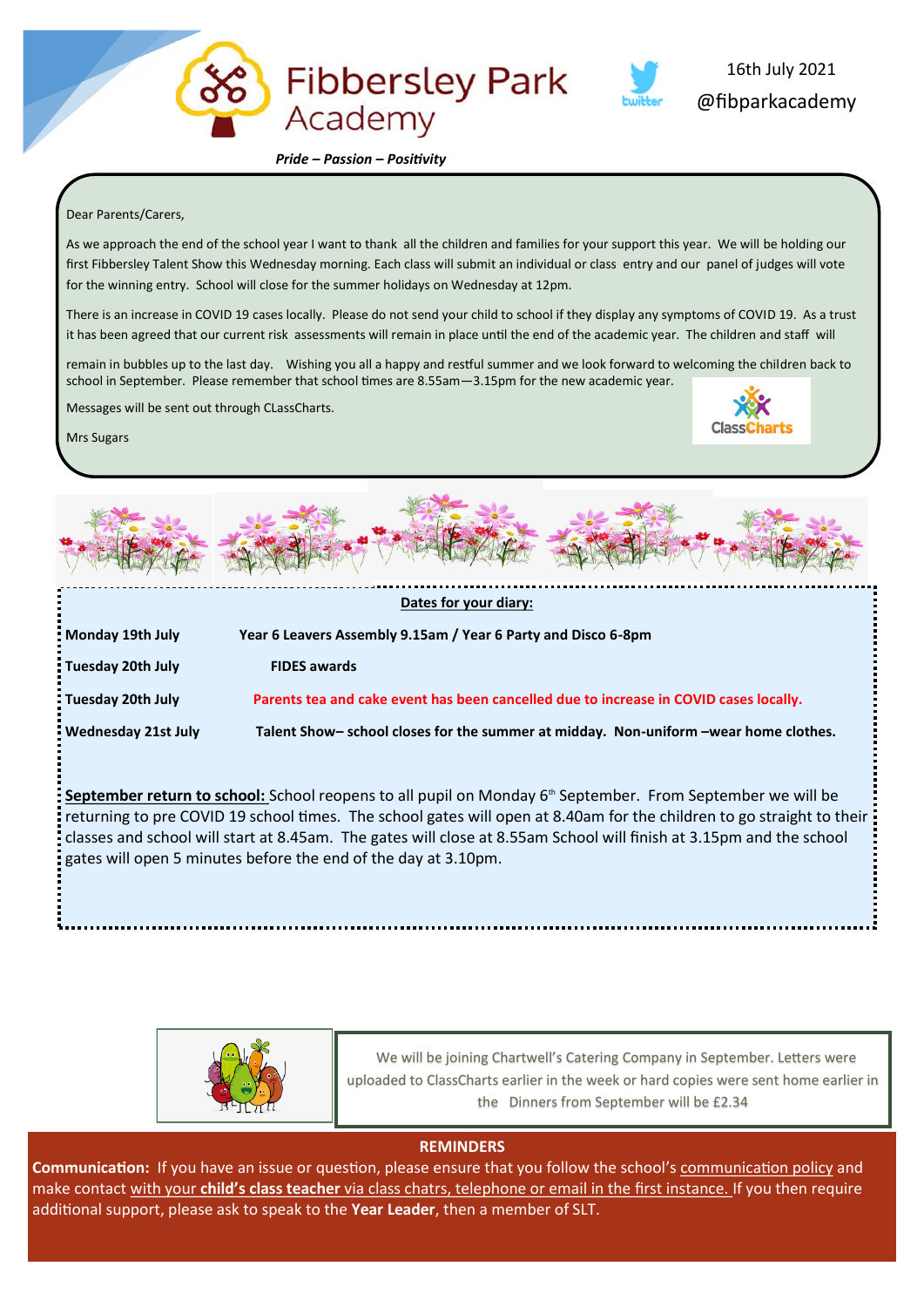

[yearfive@fibbersleyparkacademy.org.uk](mailto:yearfive@fibbersleyparkacademy.org.uk) [yearsix@fibbersleyparkacademy.org.uk](mailto:yearsix@fibbersleyparkacademy.org.uk)

 **Please remember to maintain social distance when you are on the school site. It is also essential that all visitors to our site wear a face covering if you are able to.**